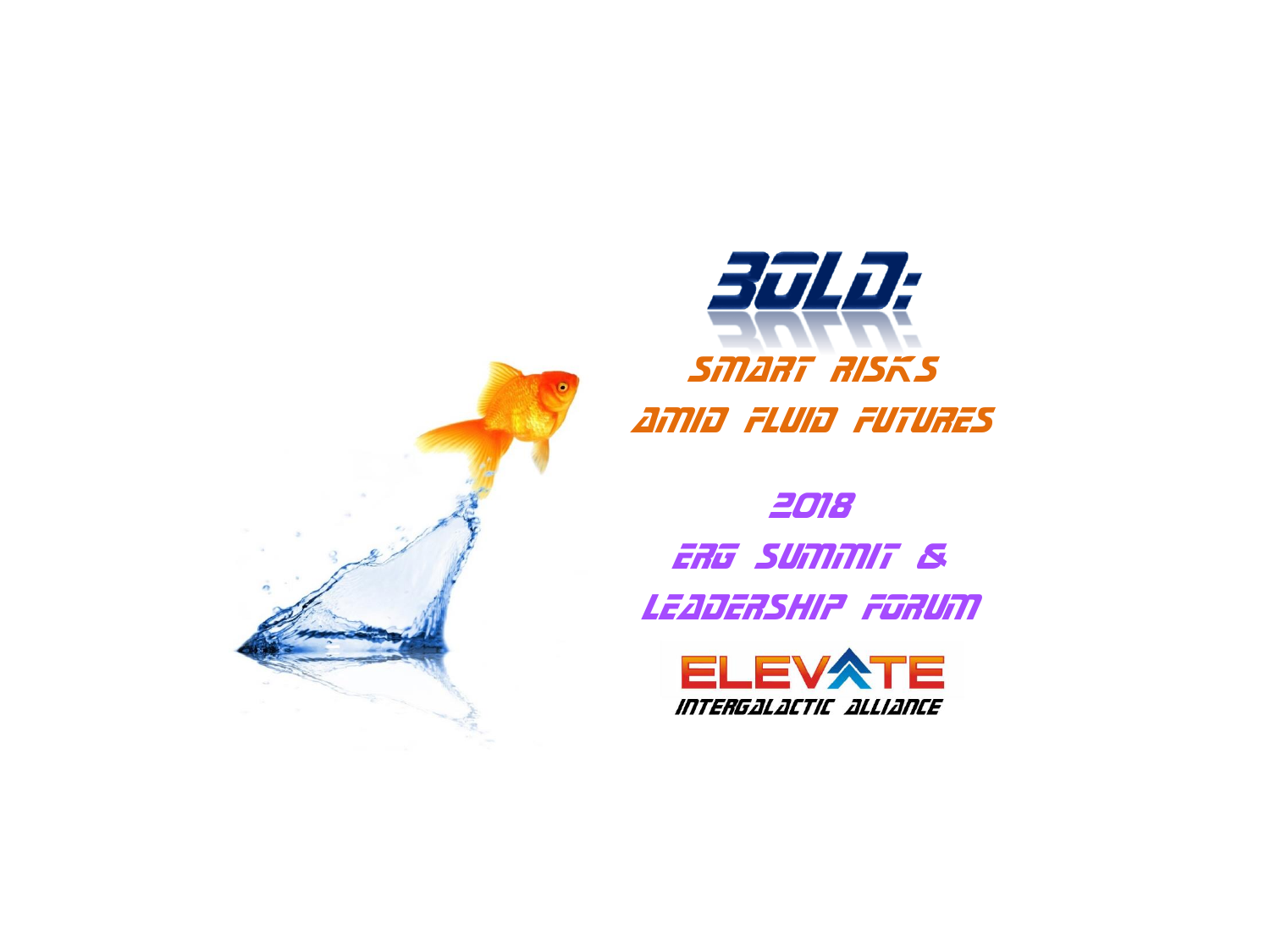

#### **Joe Santana**

Group Chair, Chairman of i4cp CDO Board, Speaker, CEO, i4cp

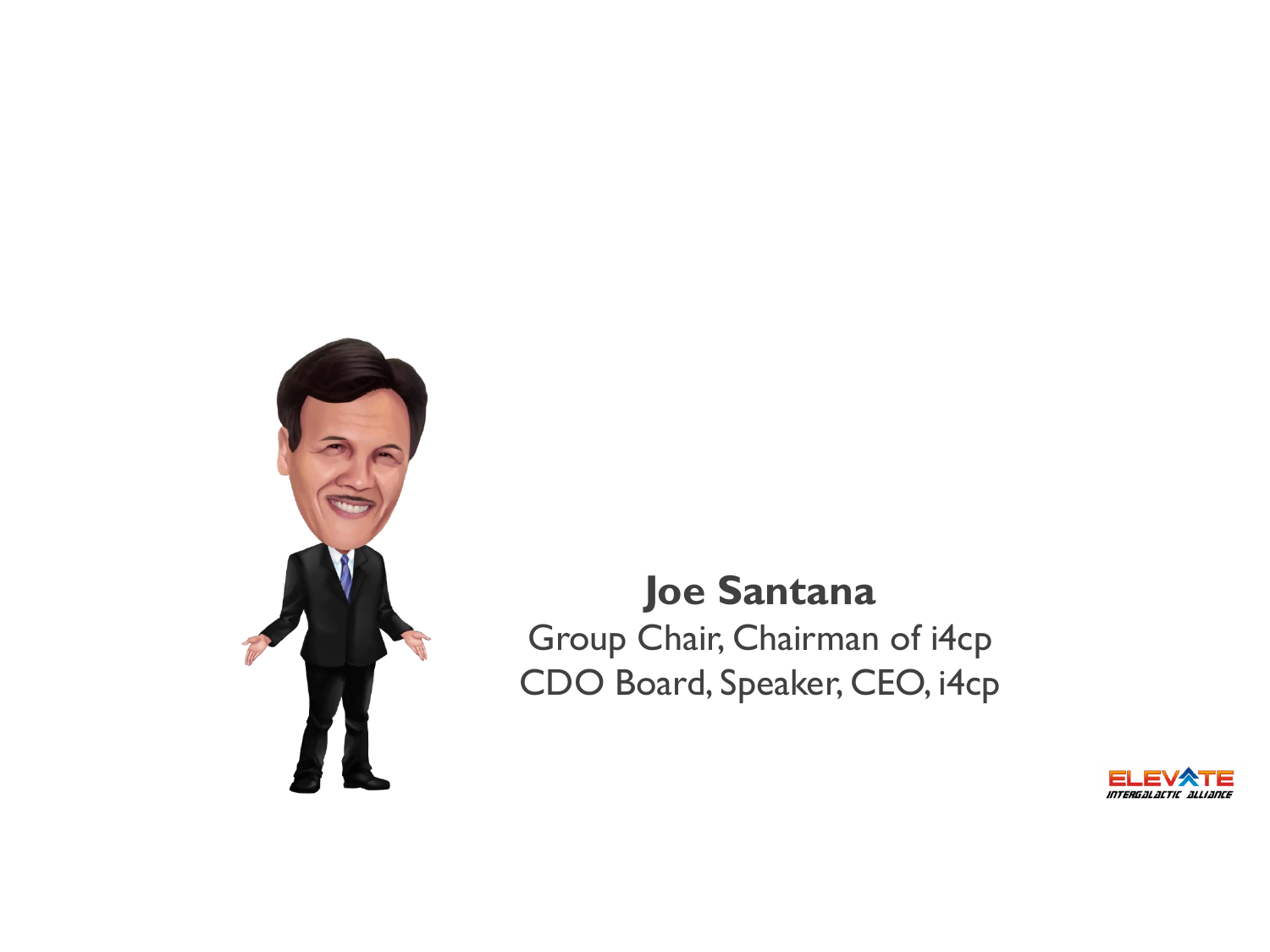

## "**Looking for Love in all the wrong Places:" - The Corporate Leadership Edition**

For the 2018 **ELEVATE** 

ERG Summit

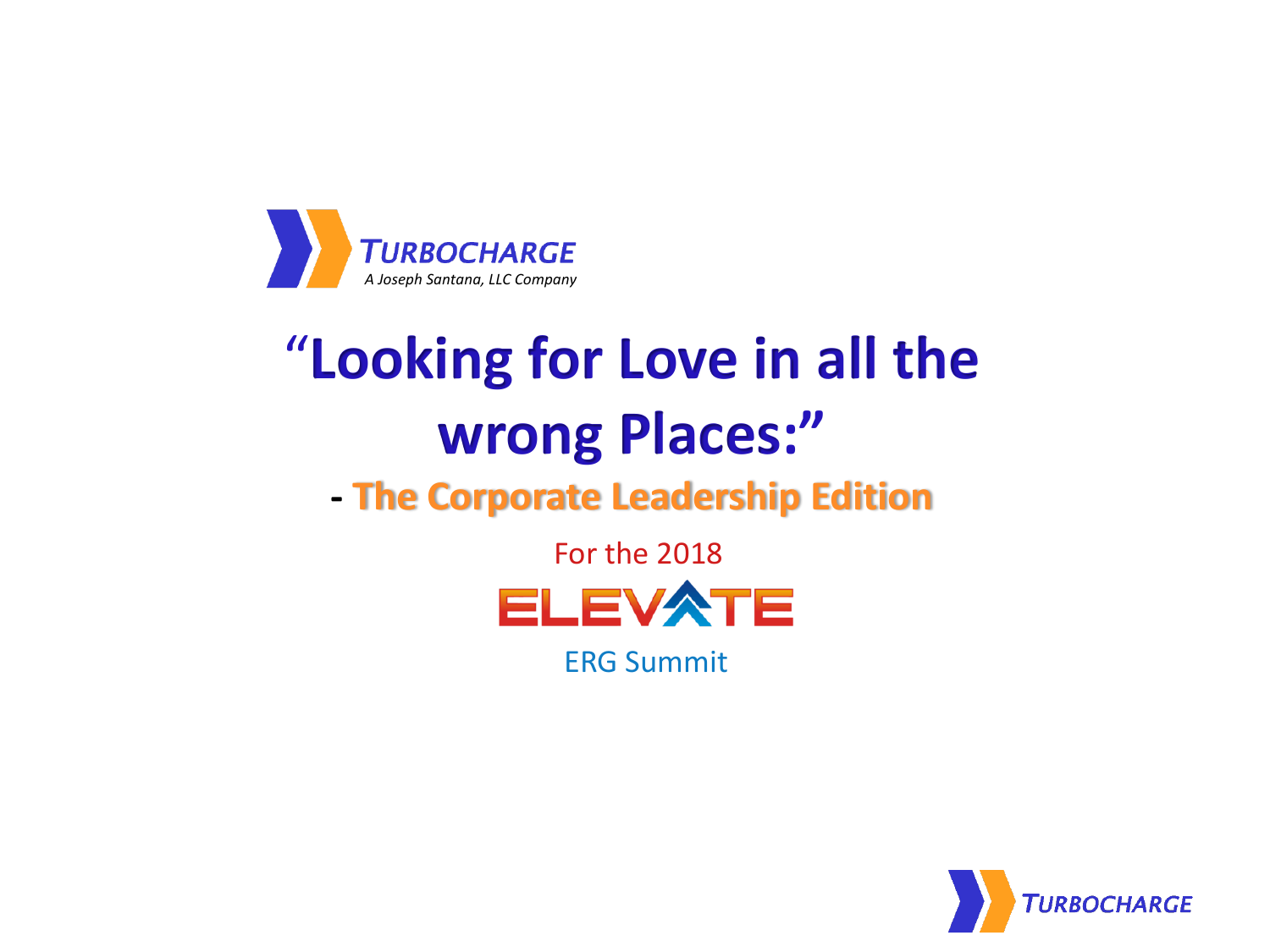## **A Story About Searching**



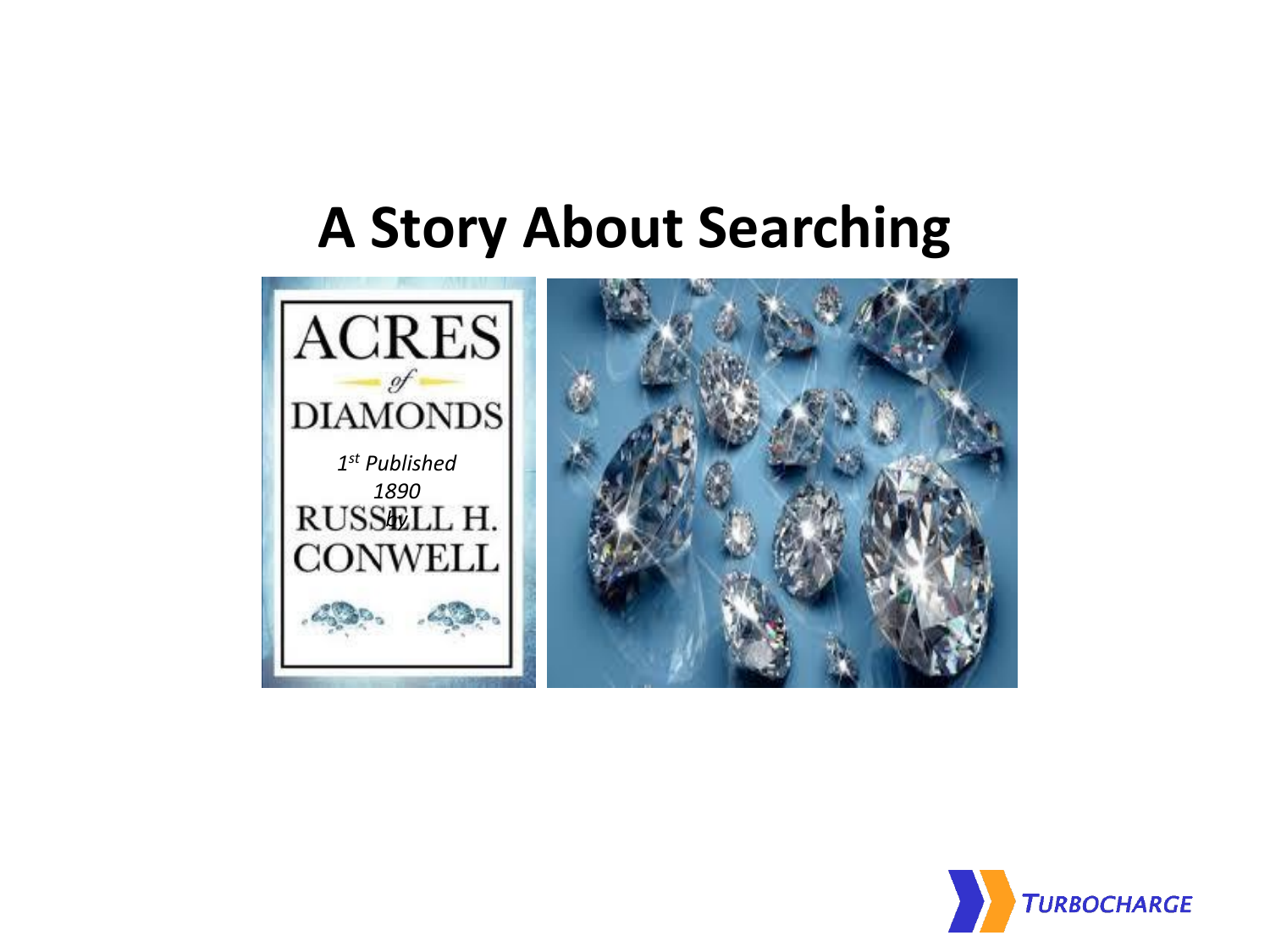

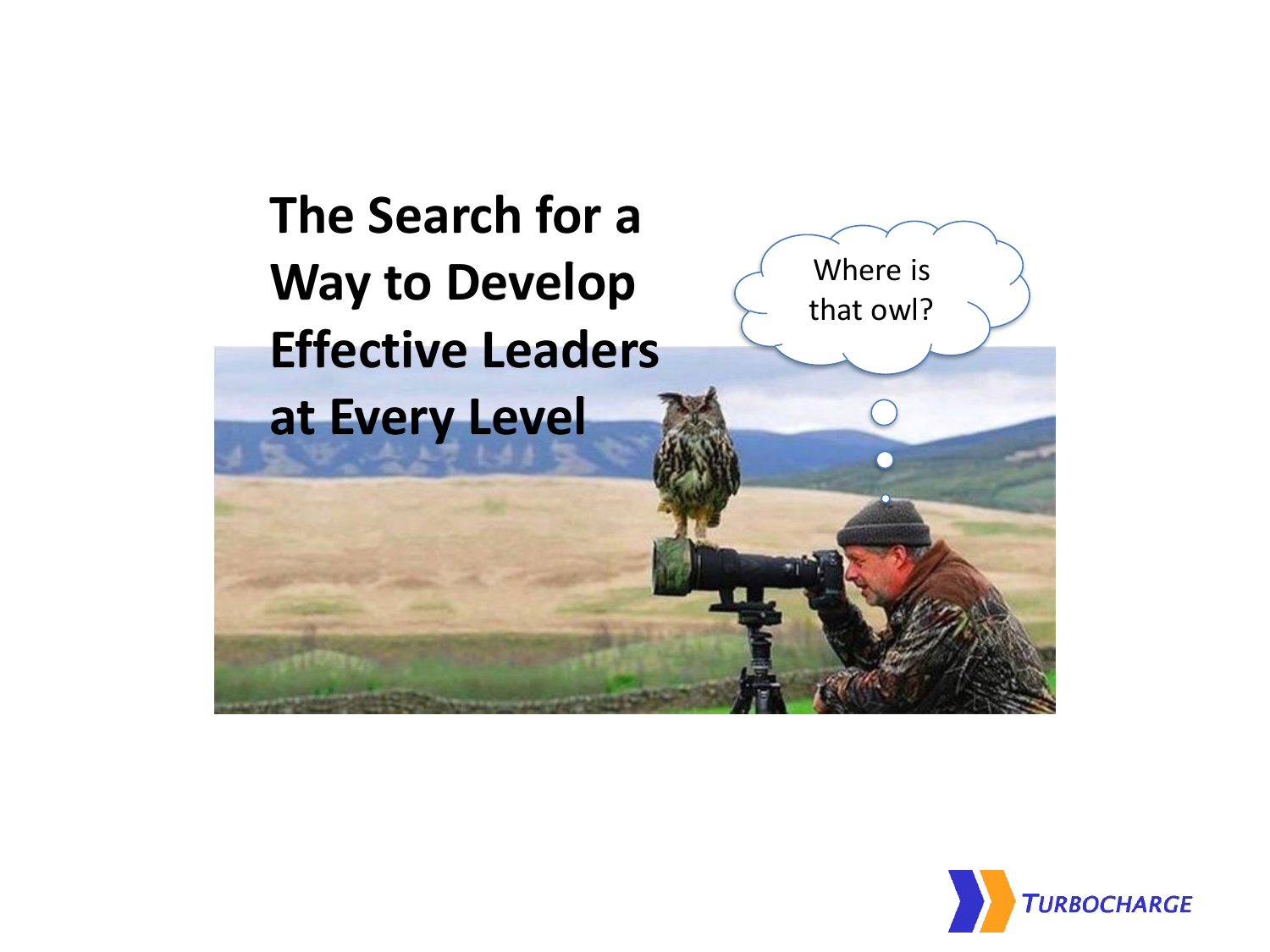## **7 Ways The HIPOs Use ERGs To Develop Leaders!**

**Based on a 2018 Joint Study Performed by i4cp and Elevate!**

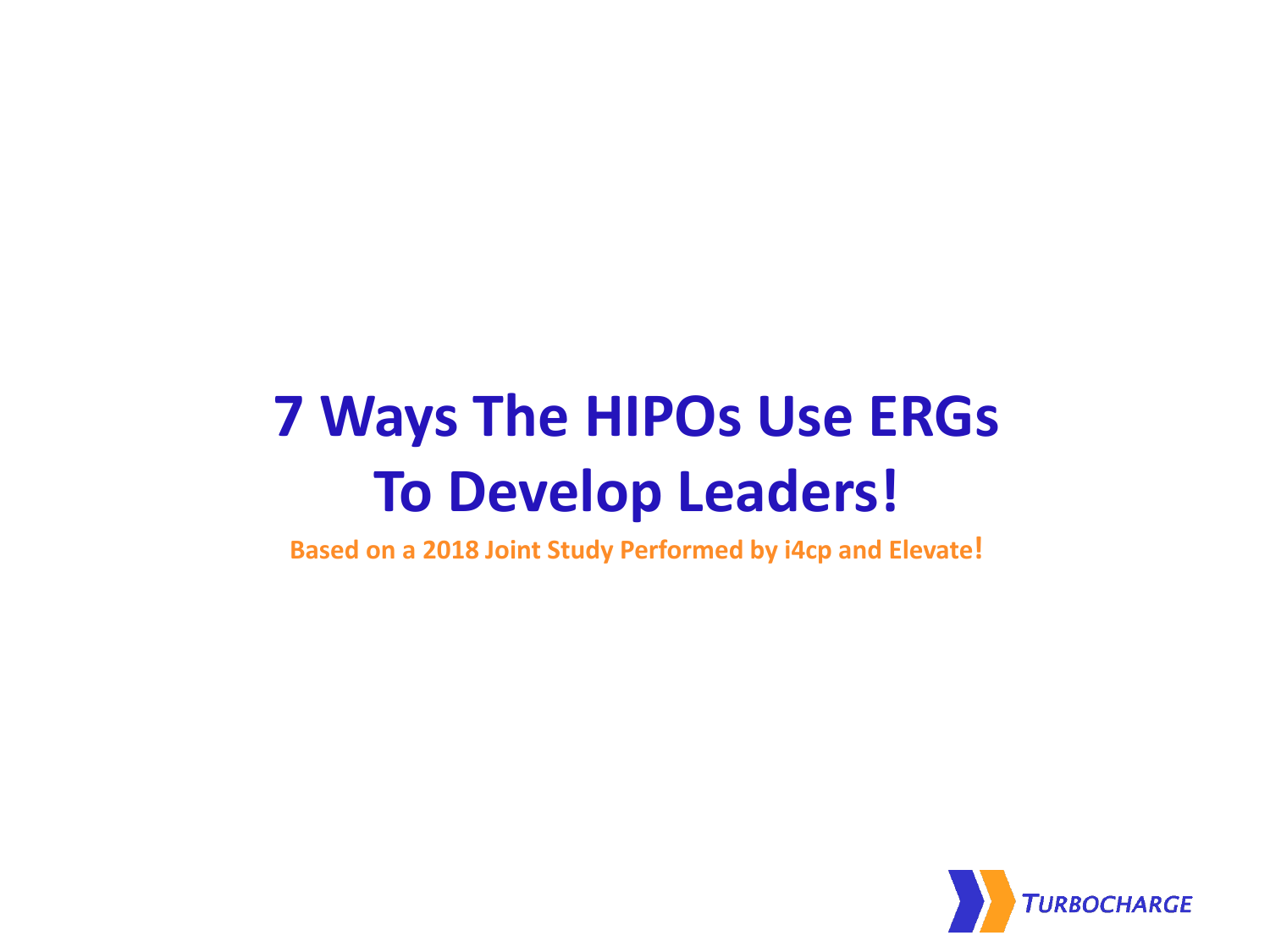**1.** They use them to give budding leaders challenging projects



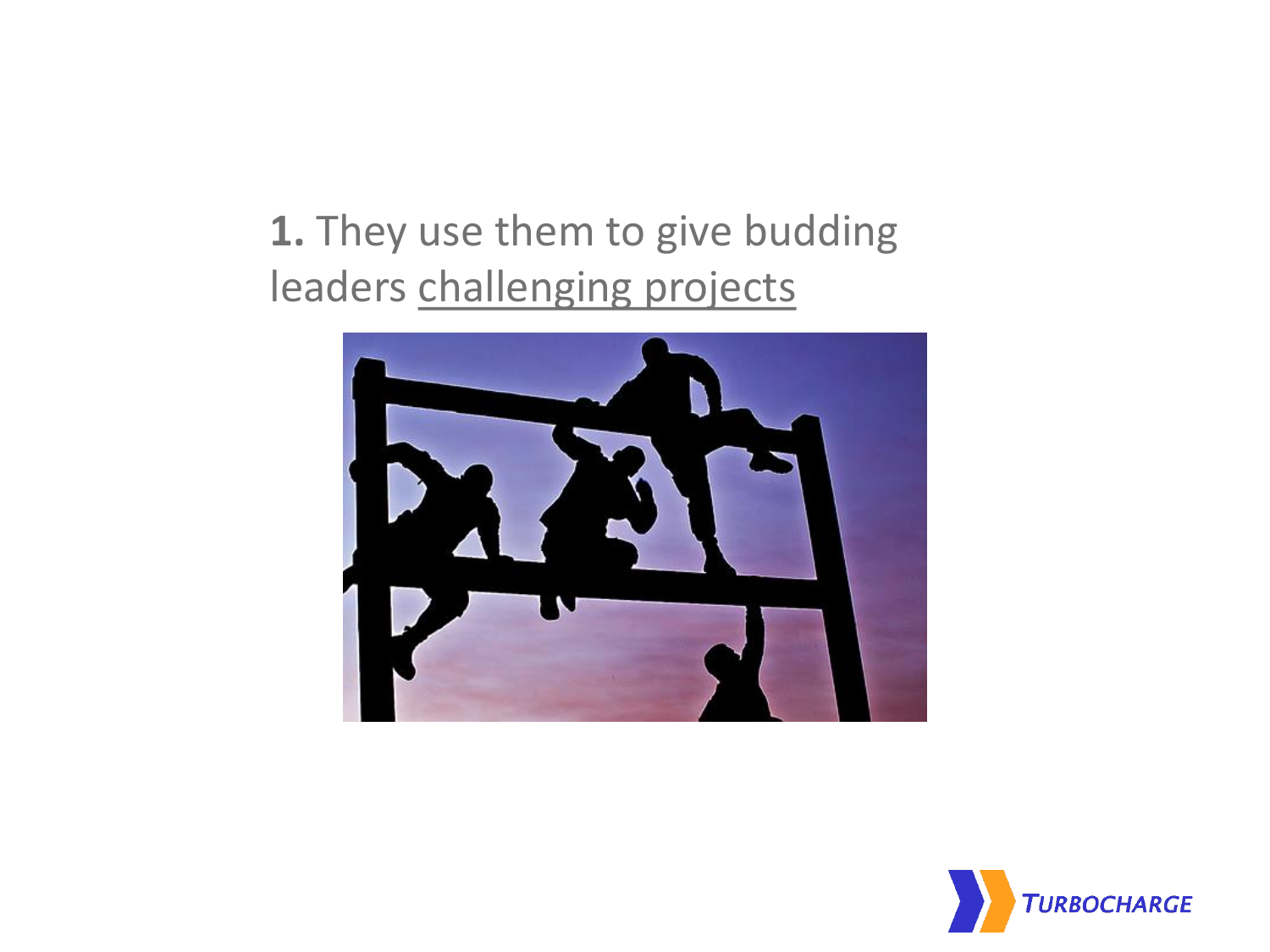#### 2. They use them to expose developing leaders to other cultures and ways of thinking







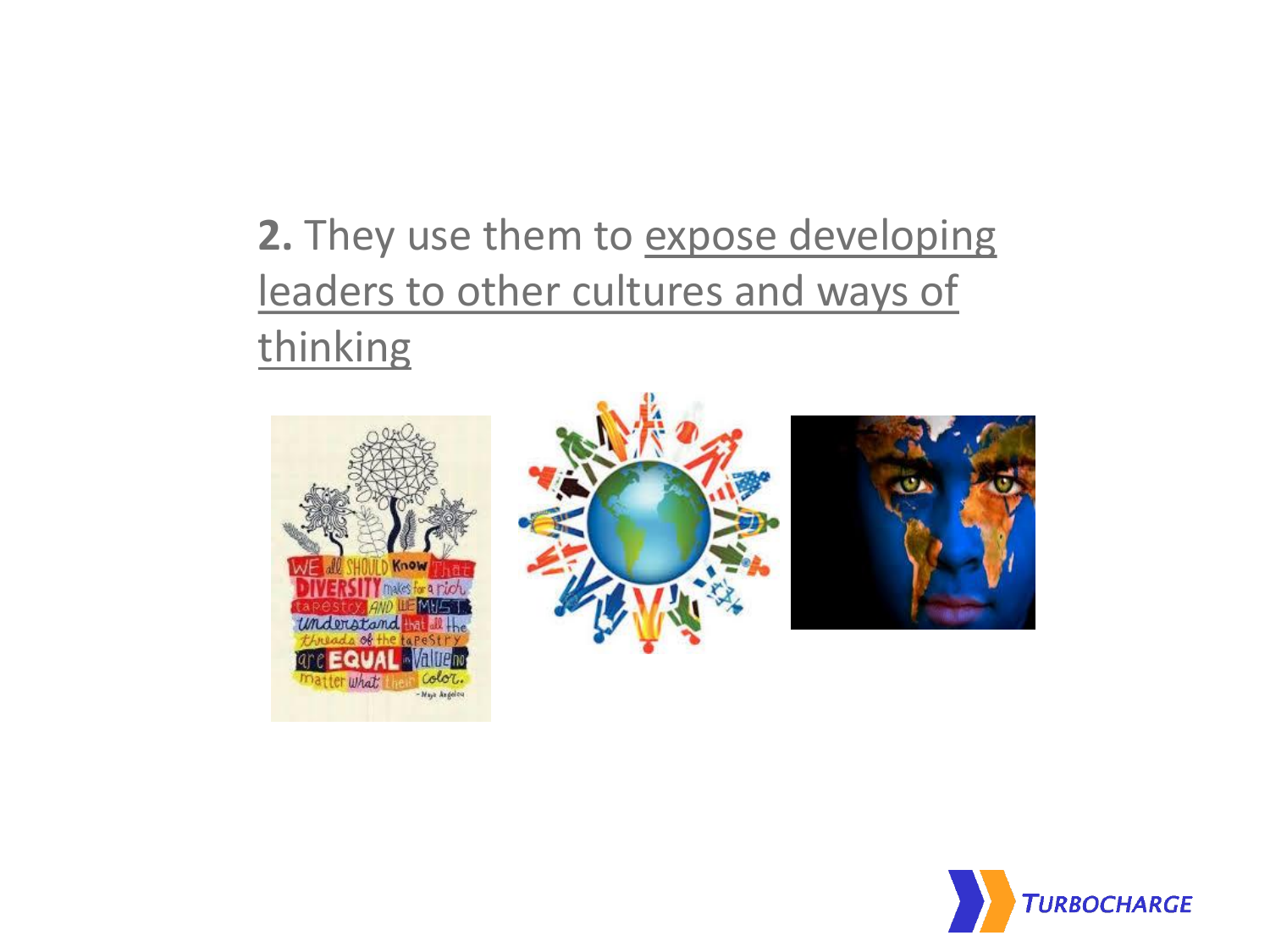#### **3. They use them to provide exposure** across organizational silos



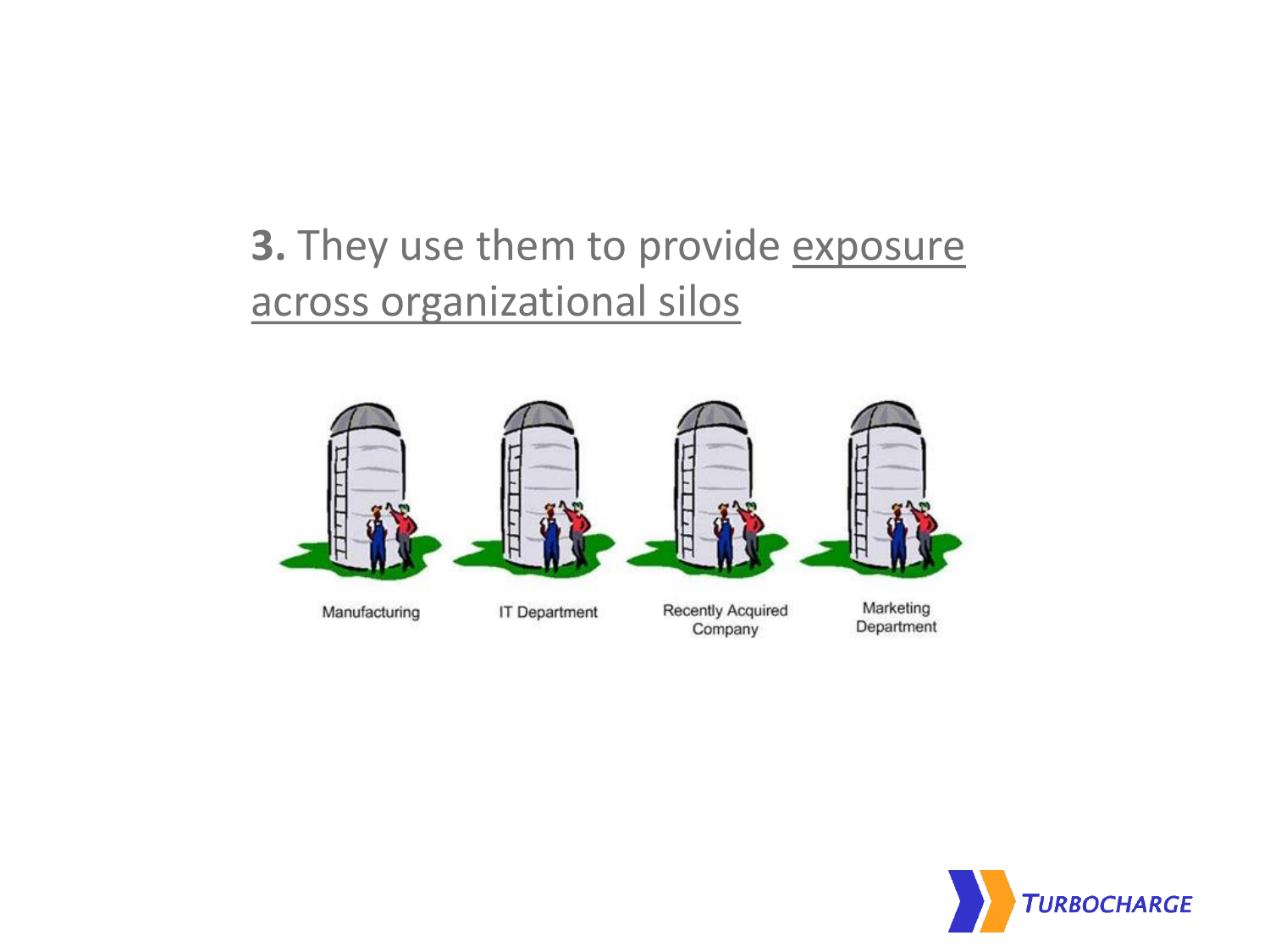**4.** They use them to connect developing leaders to coaches and mentors



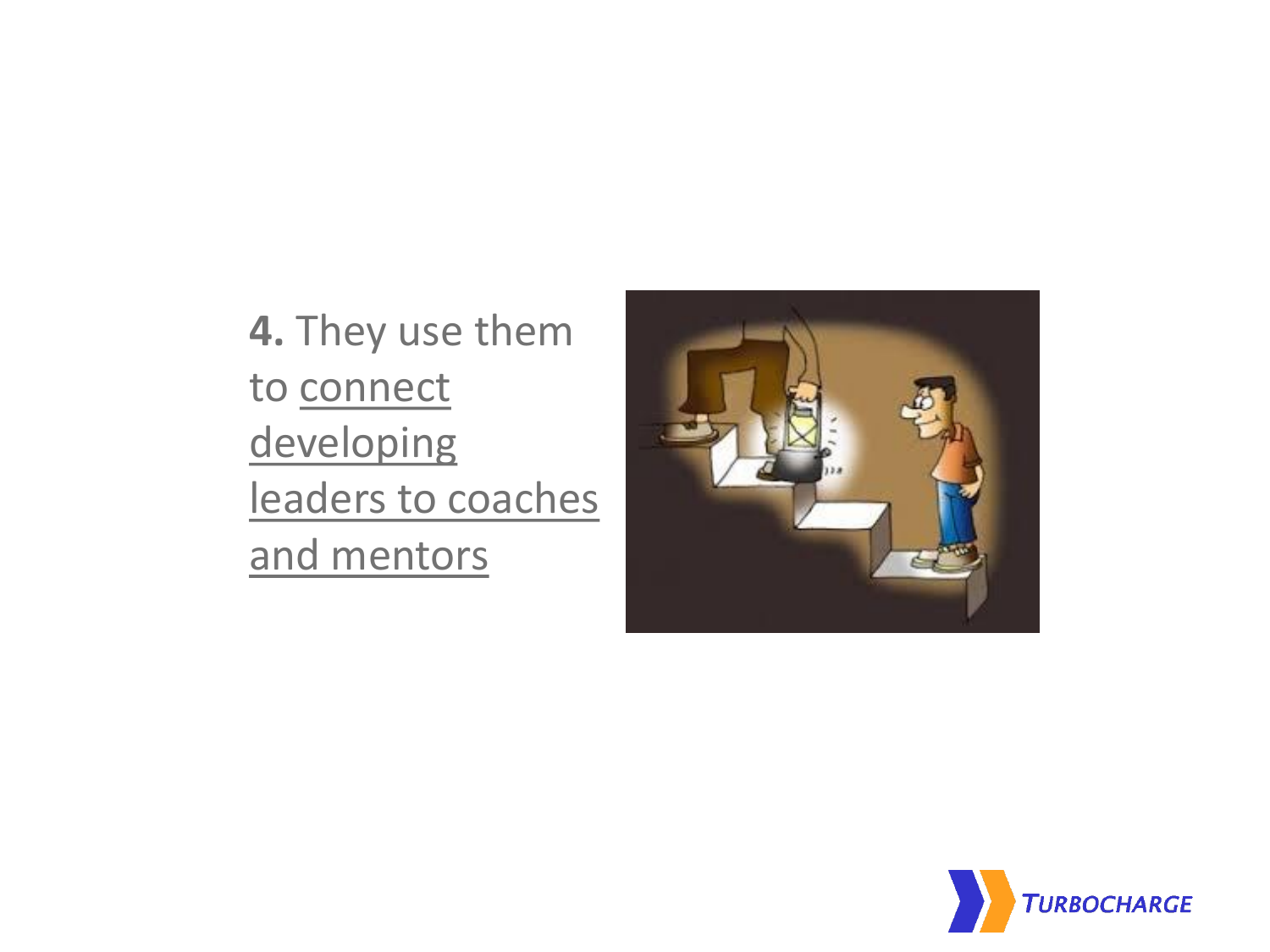

**5.** They use them to let developing leaders practice speaking for the company

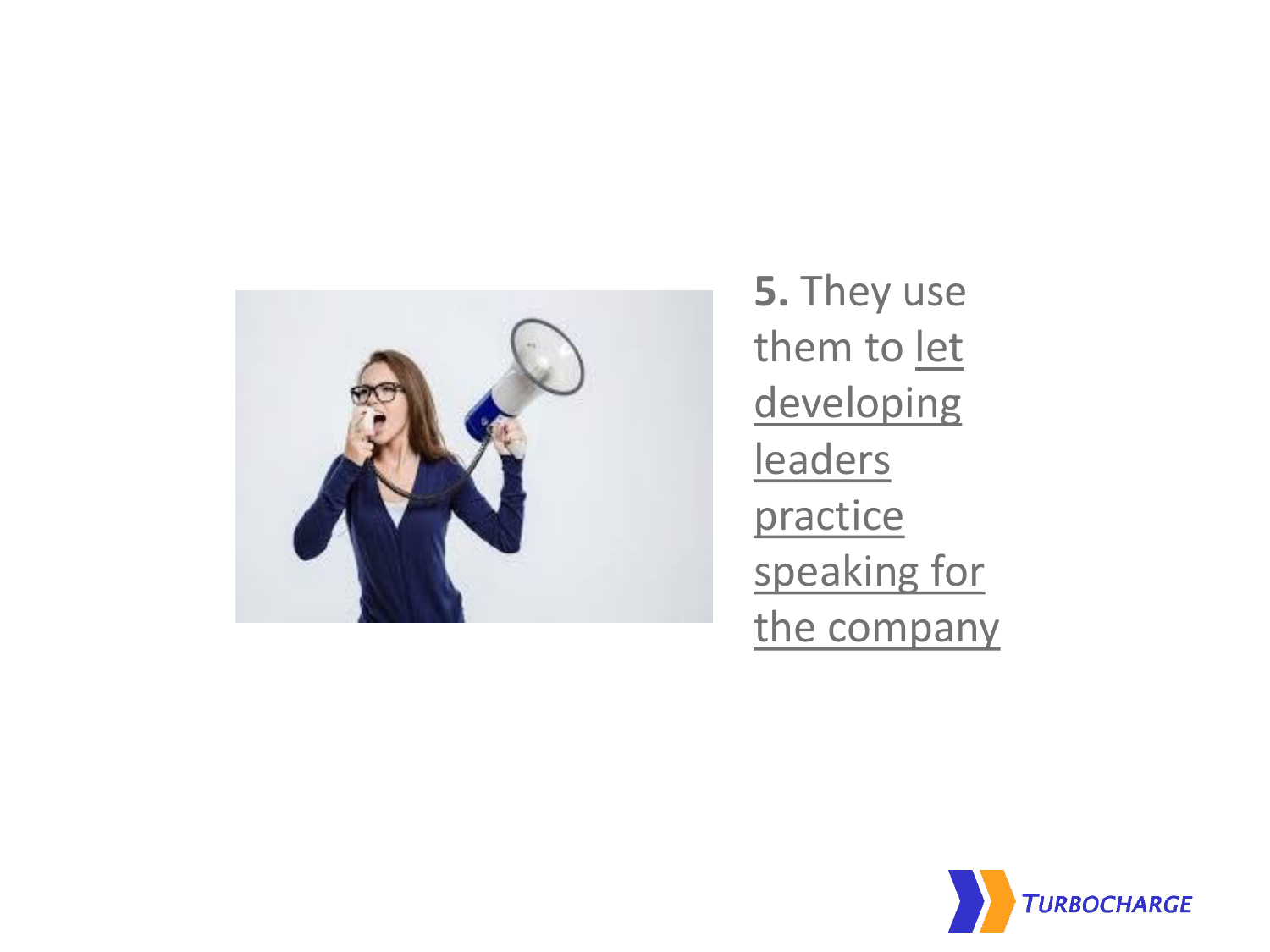#### **6.** They use them to let new leaders show senior leaders what they can do



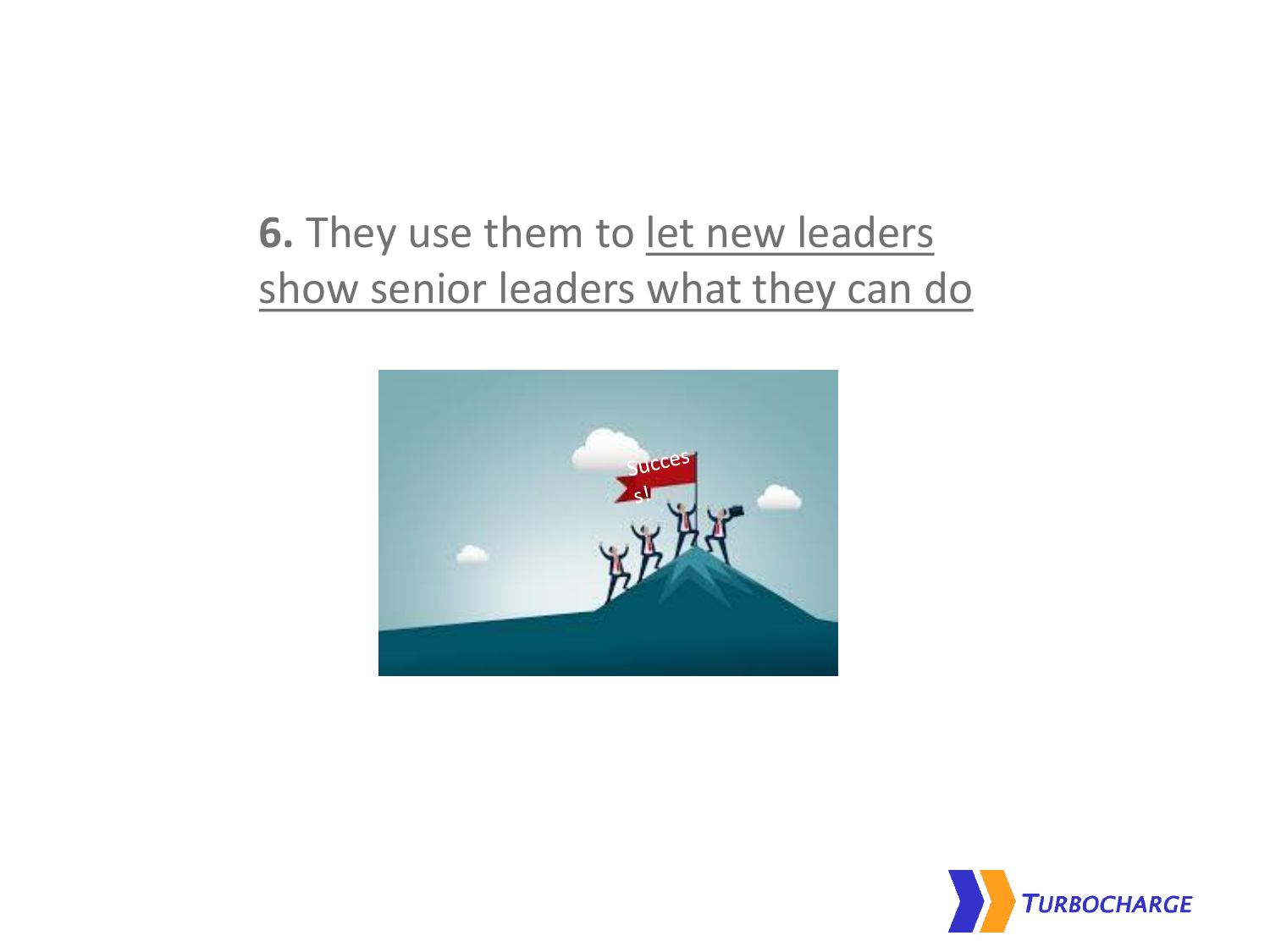#### **7.** They even use them to develop the coaching and mentoring skills of their more senior leaders



*"This old dog is still learning new tricks."*

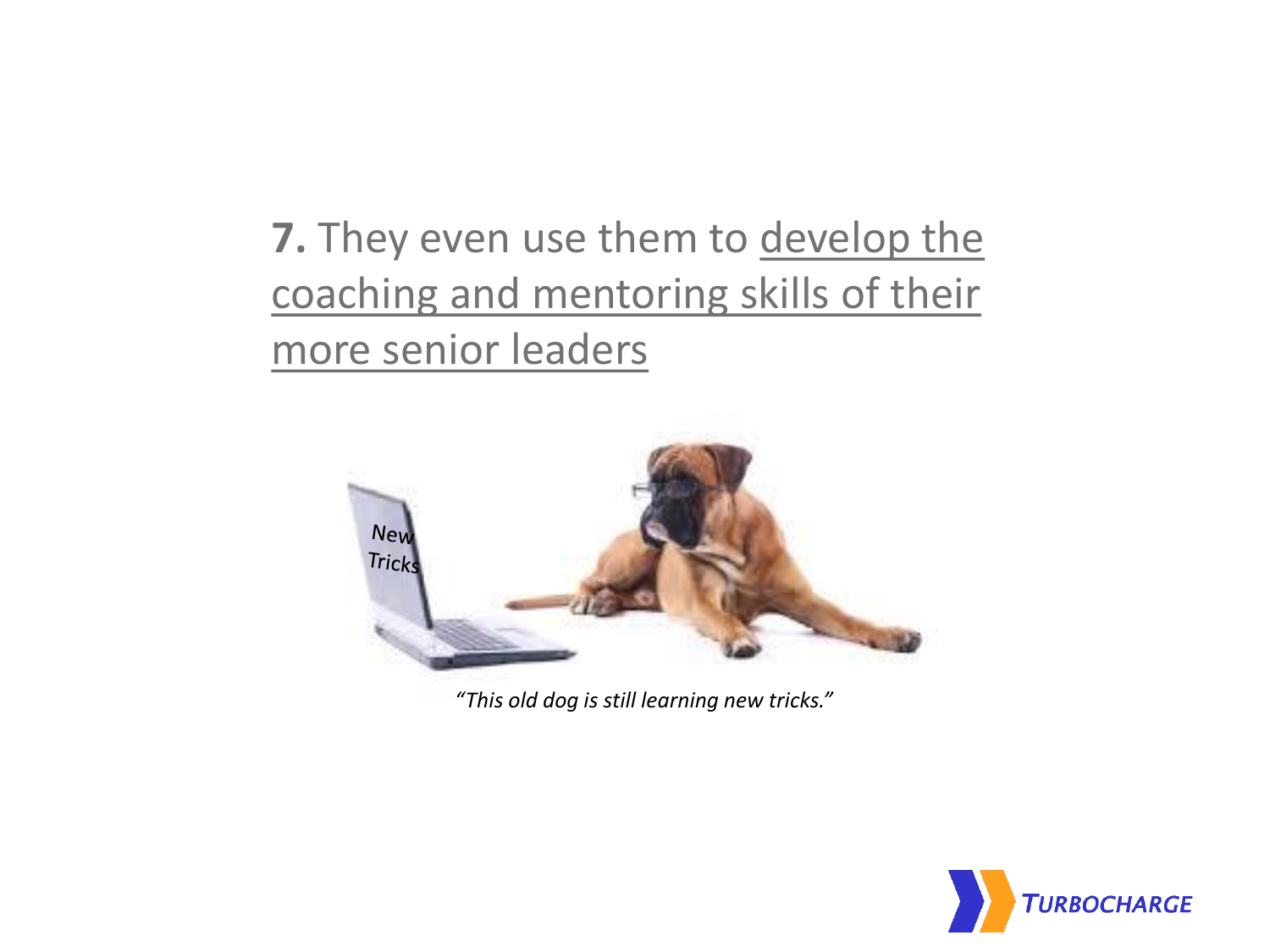

**So, I invite you to follow the steps of the high-performance few . . .**

**. . . and start leveraging your ERGs to shape and polish your own leadership treasures!**

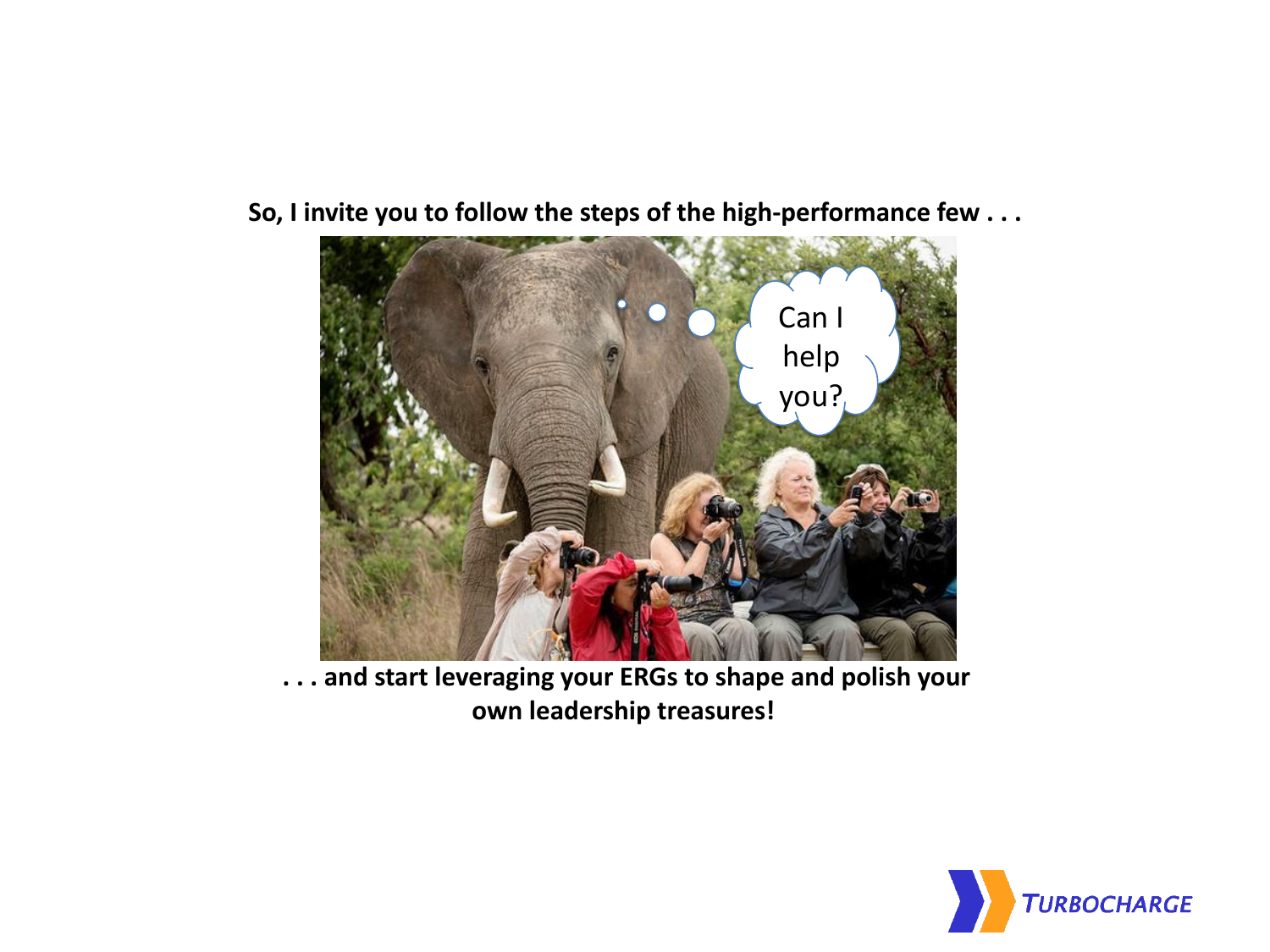# Thank You!